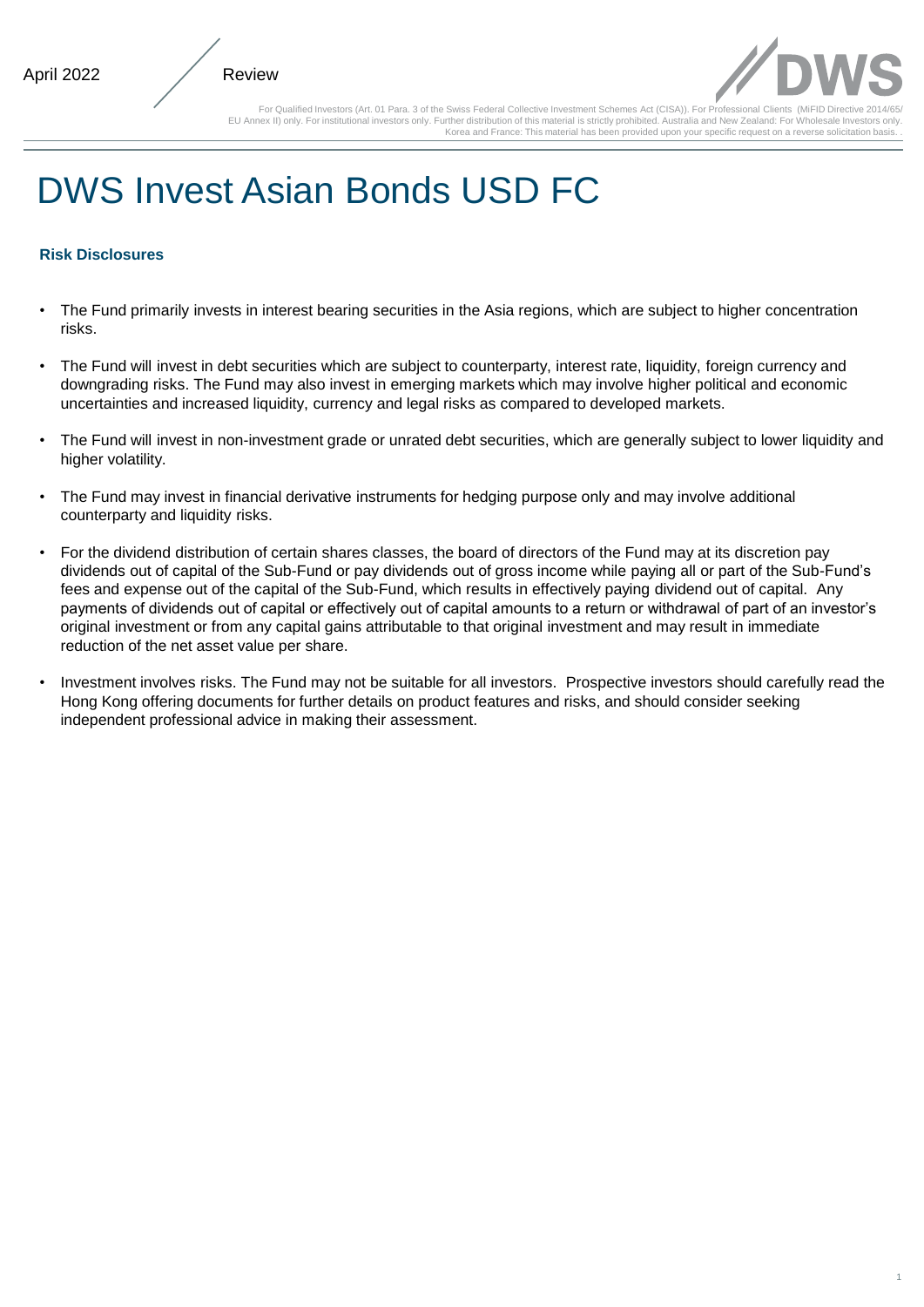

For Qualified Investors (Art. 01 Para. 3 of the Swiss Federal Collective Investment Schemes Act (CISA)). For Professional Clients (MiFID Directive 20 EU Annex II) only. For institutional investors only. Further distribution of this material is strictly prohibited. Australia and New Zealand: For Wholesale Investors only. Korea and France: This material has been provided upon your specific request on a reverse solicitation basi

# DWS Invest Asian Bonds USD FC

# **Fund Manager Comment**

#### Market update

Asian credit was lower again as UST yield continued to rally as US inflation remained higher than expected and investors preparing for the FOMC meeting in early May, where a 50bps rate hike has been priced in. Several major cities in China were and remained in lockdown in April, as a new wave of Covid hit.

JACI returned -2.24% in April. IG underperformed its HY counterpart this month as a rising UST yield has a larger impact on them due to their longer duration. JACI IG and HY returned -2.50% and -1.00% respectively. JACI credit spread tightened 1bps<br>to 295bps. IG credit spread widened 1bps, while HY credit spread tightened 19bps. JACI spread ret Treasury returned -2.10%, as 10y UST yield rallied sharply by 60bps during the month.

As another wave of Covid hit China, Shanghai was forced into lockdown while other major cities such as Beijing were forced into multiple rounds of compulsory testing. This threatens to further disrupt the supply chain and economic recovery in China. China cut their RRR by 25bps in April as expected, releasing RMB 530bn base money liquidity and reducing bank funding cost by RMB 6.5bn each year. As the 10y yield differentials between China and the US narrow, RMB FX rate suffered a loss of 4% vs USD in April. The quarterly Politburo's meeting was held at the end of April, where it highlighted the growing complexity and uncertainty of the current economic environment. Senior officials signalled that macro policy should focus on maintaining stability regarding growth, employment, and inflation.

The next FOMC meeting is scheduled for the first week of May, where investors have priced in a 50bps rate hike as US inflation remained higher than expected. Other parts of the world are also facing inflationary pressure as supply chain remains disrupted and commodity prices remain high. 10y UST yield rallied by 60bps in April to 2.94%, a level not seen since 2018.

Asian primary market activities remained active this month, as sentiments improved and issuers rushing to the market to issue before interest rates move higher. A total of US\$30.9bn was printed, of which over 80% of the issuance was IG. We expect primary market to remain active in May.

Performance comments: DWS Invest Asian Bonds Fund USD FC April performance (net of fee): -1.00% (benchmark: -2.24%)

YTD performance (net of fee): -3.11% (benchmark: -8.39%)

Performance driver (April):

- Our commodities related holdings outperformed as oil and other commodity prices remain high
- Our HY holding had tiny China HY property issues
- Our well below benchmark's duration risk

Major changes to the portfolio:

#### • None Market Outlook:

Macro uncertainties remain the key risks in the market, with the Russia and Ukraine tensions remain a focus. Current wave of Covid in China has also disrupted supply chain and added further pressure on China's economic recovery. Rising inflation coming from higher commodity prices has put pressure on global central banks to raise interest rates, however, investors have shown concerns that faster than expected rate hikes by the Fed could lead to a recession scenario.

Despite the supportive tone by the Chinese officials, market volatility is expected to remain in the near term.

Our fund outperformed in April as our cautious approach by staying away from the Chinese HY property sector paid off. Our positions in commodities producer outperformed as commodity prices remain high. Our shorter than market portfolio duration also helped mitigated some of the UST risk. Bottom-up selection remains key in such volatile market condition, and we will continue to wait for a better entry point in the market.

On the primary market front, new issuance activity remained active, with majority of the new issuances in the IG space. We expect the trend to continue in May. We will continue to selectively participate in the IPO market in the near term.

We will continue to actively adjust our portfolio duration and credit risks, both through buying and selling of USTs and corporate bonds.



Allocation (l.s.) - Average Yield (r.s.)

#### Morningstar rating<sup>®</sup> Share Class USD FC: *April 29, 2022*

\*\*\*\*\*

#### **PERFORMANCE SINCE 12/2014**



|           | 04/17 | 04/18 | 04/19 | 04/20                            | 04/21    |
|-----------|-------|-------|-------|----------------------------------|----------|
|           | 04/18 | 04/19 | 04/20 | 04/21                            | 04/22    |
|           |       |       |       | Fund 3.1% 4.8% -2.4% 12.7% -1.8% |          |
| <b>BM</b> | 0.5%  | 6.6%  | 3.8%  | $7.2\%$                          | $-9.7\%$ |

#### **FUND INFORMATION**

|           | Yield**           | Coupon   | Modified<br>Duration to<br>Worst |
|-----------|-------------------|----------|----------------------------------|
| Fund      | 6.26%             | 4.66%    | 2.23                             |
| <b>BM</b> | 5.51%             | 3.81%    | 4.67                             |
|           |                   |          |                                  |
|           | Average<br>rating | # issuer | <b>AUM</b>                       |
| Fund      | BB+               | 133      | \$1.61bn                         |

### **TOTAL RETURN CONTRIBUTION BY BUCKETS**



2

—— recommendation, an offer or solicitation.Source: Bloomberg Finance L.P., Morningstar, DWS Group GmbH & Co. KGaA, as of April 29, 2022. \* © 2022 Morningstar, Inc. All rights reserved. The information contained herein:(1) is proprietary to Morningstar and/or its content providers; (2) may not be copied or distributed; and (3) is not warranted to<br>be accurate adverse impact on returns if they were included. Past performance is not a reliable indicator of future returns. Forecasts are not a reliable indicator of future returns. Forecasts are based on assumptions, estimates, views and hypothetical models or analyses, which might prove inaccurate or incorrect. This information is intended for informational purposes only and does not constitute investment advice, a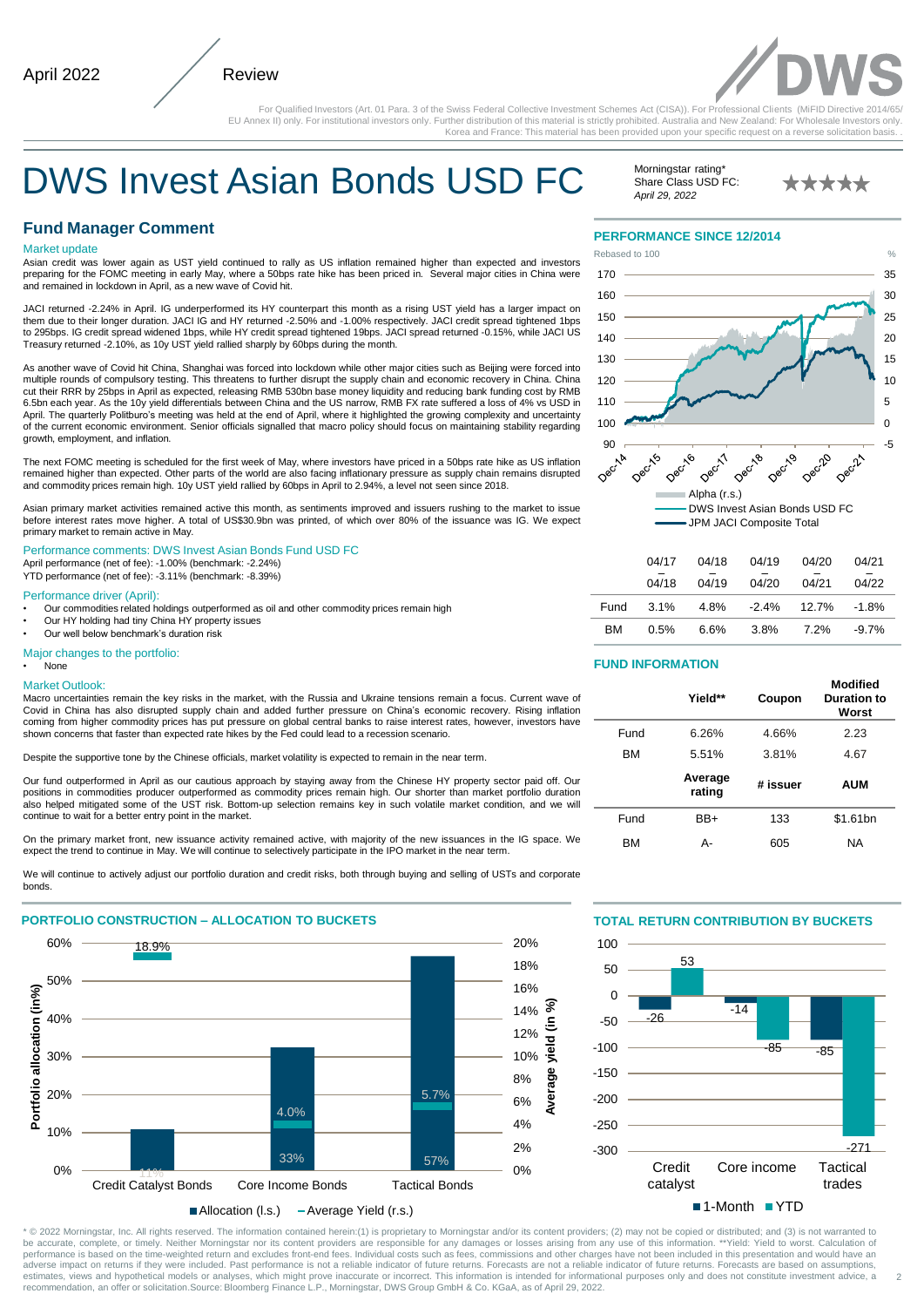# Investment Policy

DWS Invest Asian Bonds invests predominantly in bonds from Asian issuers. The management strives to outperform the JPM JACI Asian Credit Index with an unconstrained management approach, therewith acting very much benchmark agnostic. The allocation of investment grade issuers as well as non-investment grade issuers is fully at management discretion. The fund usually invests in USD denominated bonds, but may also invest in local Asian currencies to a limited extent (not more than 10%). Duration risk is managed flexible.

# Share classes (as of April 29, 2022)

| <b>Share Class</b> | Currency   | <b>ISIN</b>  | German Sec. Code | Front-end fee | Management fee | Running costs/ TER | Earnings            | Min. Investm. Amount |
|--------------------|------------|--------------|------------------|---------------|----------------|--------------------|---------------------|----------------------|
| <b>AUD LDMH</b>    | <b>AUD</b> | LU1880859548 | DWS2YL           | 3.0           | 1.10           | 1.21 <sup>1</sup>  | <b>Distribution</b> |                      |
| CHF LCH            | <b>CHF</b> | LU2004370479 | DWS22K           | 3.0           | 1.10           | 1.21 <sup>1</sup>  | Accumulation        |                      |
| <b>CHF TFCH</b>    | <b>CHF</b> | LU2004370636 | DWS22L           | 0.0           | 0.60           | 0.711              | Accumulation        |                      |
| <b>FCH</b>         | <b>EUR</b> | LU0813324794 | DWS1GH           | 0.0           | 0.60           | 0.70 <sup>1</sup>  | Accumulation        | 2,000,000            |
| <b>GBP TFDMH</b>   | <b>GBP</b> | LU2079148602 | DWS24M           | 0.0           | 0.60           | 0.711              | <b>Distribution</b> |                      |
| <b>HKD LDM</b>     | <b>HKD</b> | LU1769795342 | DWS2VW           | 3.0           | 1.10           | 1.18 <sup>1</sup>  | <b>Distribution</b> | –                    |
| <b>HKD LDMH</b>    | <b>HKD</b> | LU1805360861 | DWS2WD           | 3.0           | 1.10           | 1.21 <sup>1</sup>  | <b>Distribution</b> |                      |
| <b>HKD TFDMH</b>   | <b>HKD</b> | LU1880859621 | DWS2YM           | 0.0           | 0.60           | 0.70 <sup>1</sup>  | <b>Distribution</b> | —                    |
| <b>IDH</b>         | <b>EUR</b> | LU1796233663 | DWS2WE           | 0.0           | 0.40           | 0.471              | <b>Distribution</b> | 10,000,000           |
| <b>LCH</b>         | <b>EUR</b> | LU0813324364 | DWS1GF           | 3.0           | 1.10           | 1.20 <sup>1</sup>  | Accumulation        |                      |
| LDH                | <b>EUR</b> | LU0813324521 | DWS1GG           | 3.0           | 1.10           | 1.20 <sup>1</sup>  | <b>Distribution</b> |                      |
| LDMH               | <b>EUR</b> | LU1880859894 | DWS2YN           | 3.0           | 1.10           | 1.21 <sup>1</sup>  | <b>Distribution</b> |                      |
| <b>NCH</b>         | <b>EUR</b> | LU1914384000 | DWS2Z2           | 1.5           | 1.40           | 1.51 <sup>1</sup>  | Accumulation        |                      |
| <b>NDH</b>         | <b>EUR</b> | LU2251360413 | DWS3AE           | 1.5           | 1.40           | 1.662              | <b>Distribution</b> | —                    |
| <b>PFDH</b>        | <b>EUR</b> | LU2244931775 | DWS3AC           | 0.0           | 0.80           | 1.942              | <b>Distribution</b> | –                    |
| <b>SGD LDM</b>     | SGD        | LU1769795698 | DWS2VX           | 3.0           | 1.10           | 1.181              | <b>Distribution</b> | –                    |
| <b>SGD LDMH</b>    | SGD        | LU1805361083 | DWS2WP           | 3.0           | 1.10           | 1.21 <sup>1</sup>  | <b>Distribution</b> | –                    |
| <b>SGD TFDMH</b>   | SGD        | LU1880859977 | DWS2YP           | 0.0           | 0.60           | 0.70 <sup>1</sup>  | <b>Distribution</b> |                      |
| <b>TFCH</b>        | <b>EUR</b> | LU1663839196 | DWS2PB           | 0.0           | 0.60           | 0.711              | Accumulation        | —                    |
| <b>TFDH</b>        | <b>EUR</b> | LU1663839279 | DWS2PC           | 0.0           | 0.60           | 0.711              | <b>Distribution</b> | —                    |
| <b>TFDMH</b>       | <b>EUR</b> | LU1880860041 | DWS2YQ           | 0.0           | 0.60           | 0.711              | <b>Distribution</b> |                      |
| USD FC             | USD        | LU0813325502 | DWS1GN           | 0.0           | 0.60           | 0.68 <sup>1</sup>  | Accumulation        | 2,000,000            |
| USD IC             | USD        | LU1589659504 | DWS2NA           | 0.0           | 0.40           | 0.38 <sup>1</sup>  | Accumulation        | 10,000,000           |
| USD <sub>LC</sub>  | <b>USD</b> | LU0813325411 | DWS1GM           | 3.0           | 1.10           | 1.181              | Accumulation        |                      |
| USD LDM            | USD        | LU1525638091 | DWS2MB           | 3.0           | 1.10           | 1.181              | Distribution        | —                    |
| USD TFC            | USD        | LU1663839352 | DWS2PD           | 0.0           | 0.60           | 0.681              | Accumulation        |                      |
| <b>USD TFDM</b>    | USD        | LU1951361812 | DWS20R           | 0.0           | 0.60           | 0.681              | <b>Distribution</b> |                      |

Please refer to the latest full or simplified sales prospectus for information on other possible share classes.

- (1) The Total Expense Ratio (TER) generally includes all expense items charged to the Fund apart from transaction costs and performance fees. If the Fund invests a substantial part of its assets in target funds, the costs of the respective funds and payments received by them will also be taken into account. The Fund incurred the total expenses listed here in its last financial year which ends on 31/12/2021. They are subject to change from year to year.
- (2) The Total Expense Ratio (TER) generally includes all expense items charged to the Fund apart from transaction costs and performance fees. The total expenses listed here represent an estimate since the Fund was launched on (NDH:15/02/2021, PFDH:15/02/2021). Actual expenses will be calculated and published once the first financial year has ended. The annual report for each financial year will contain the expense details with their precise calculation.

#### **Opportunities**

- \_ Consistent interest income
- Rising prices/falling yields in the bond markets may have a positive impact on the price of the funds' units.
- A fall in spreads on investment grade and high yield subordinate bonds also has a positive effect on unit prices.

# Risks

- **+ -** Price losses if yields rise
	- \_ Issuers' credit risk
	- Possible exchange-rate risk
	- The value of the fund's shares may fall below the price at which the client originally bought them.
	- Extension and coupon risk
	- Because of its composition or the techniques used by its managers, the fund is subject to heightened volatility. Consequently, unit prices may fluctuate sharply in either direction within short periods of time Changes in accounting and tax laws and rating methodologies
	- The fund invests its assets in selected regions or sectors. This
	- increases the risk that the fund may be negatively influenced by the economic and political conditions in the respective regions or sectors.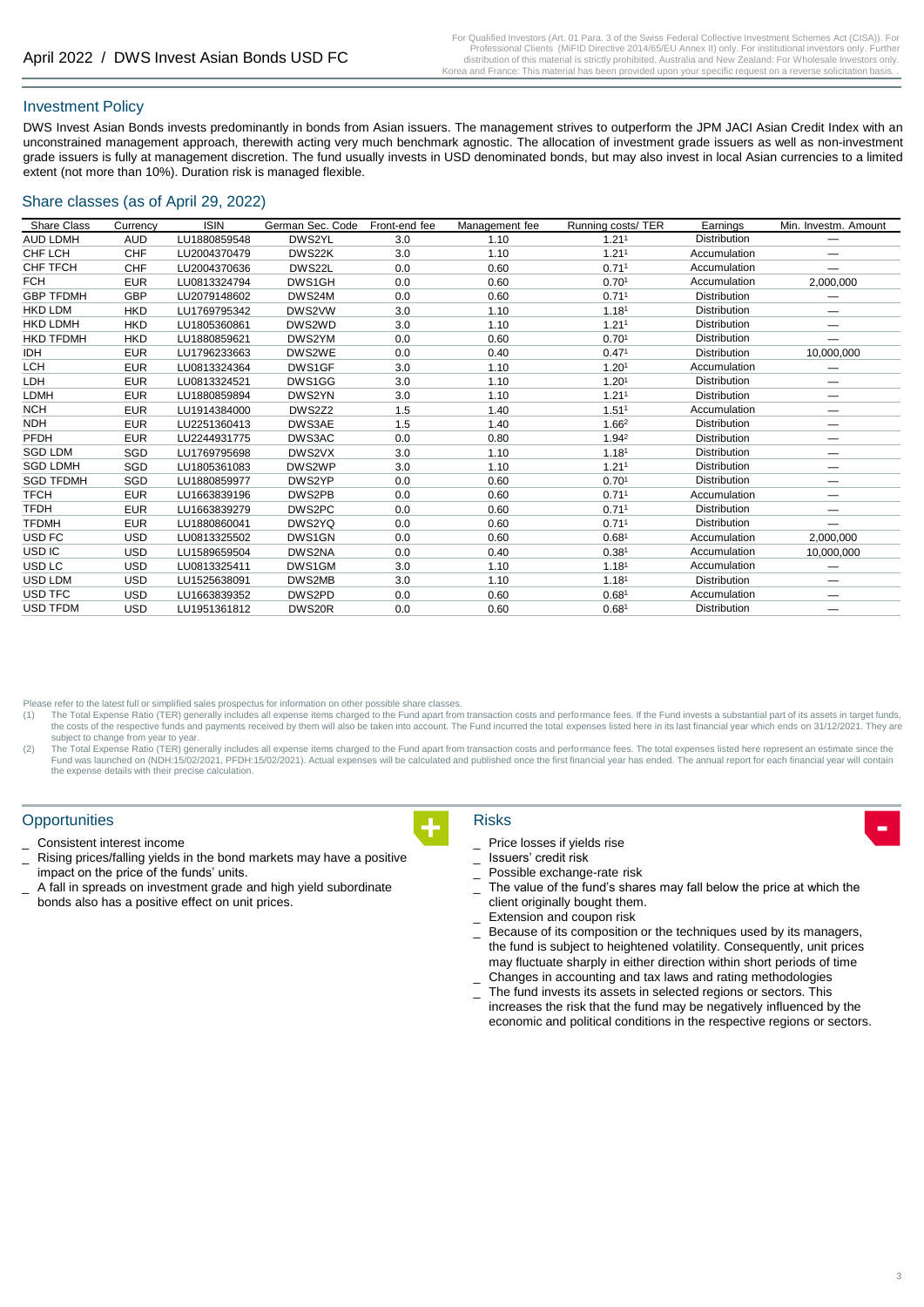#### **Rolling periods of indices mentioned (MiFID-req.) since fund inception (16.6.2014)**

| Name                                           | $06/14 - 04/15$ | $04/15 - 04/16$ | $04/16 - 04/17$ |          | $04/17 - 04/18 - 04/18 - 04/19 - 04/19 - 04/20 - 04/20 - 04/21 - 04/21 - 04/22$ |          |           |           |
|------------------------------------------------|-----------------|-----------------|-----------------|----------|---------------------------------------------------------------------------------|----------|-----------|-----------|
| DWS Invest Asian Bonds USD FC                  | 2.76%           | 9.38%           | 16.49%          | 3.12%    | 4.84%                                                                           | $-2.44%$ | 12.68%    | $-1.75%$  |
| J.P. Morgan JACI Composite Total Return        | 5.59%           | 4.28%           | 4.53%           | 0.53%    | 6.60%                                                                           | 3.83%    | 7.22%     | $-9.70%$  |
| J.P. Morgan JACI Investment Grade Total Return | 5.91%           | 3.75%           | 3.13%           | 0.45%    | 6.64%                                                                           | 6.41%    | 4.71%     | $-6.03%$  |
| J.P. Morgan JACI High Yield Total Return       | 4.51%           | 6.48%           | 10.19%          | 0.78%    | 6.70%                                                                           | $-4.25%$ | 16.15%    | $-22.23%$ |
| J.P. Morgan JACI Composite Blended Spread      | 17.51           | 15.82           | -44.58          | 4.72     | 18.45                                                                           | 160.54   | $-143.02$ | 26.46     |
| J.P. Morgan JACI Spread Return                 | 1.40%           | .95%            | 4.85%           | .48%     | 2.17%                                                                           | $-6.41%$ | 10.79%    | $-4.68%$  |
| J.P. Morgan JACI Treasury Return               | 4.13%           | 2.29%           | $-0.30%$        | $-0.93%$ | 4.34%                                                                           | 10.94%   | $-3.22%$  | $-5.26%$  |

*Past performance is not a reliable indicator of future returns. Source: DWS Group GmbH & Co. KGaA*

#### Important Information

DWS is the brand name of DWS Group GmbH & Co. KGaA. The respective legal entities offering products or services under the DWS brand are specified in the respective contracts, sales materials and other product information documents. DWS Group GmbH & Co. KGaA, its affiliated companies and its officers and employees (collectively "DWS Group") are communicating this document in good faith and on the following basis.

This document has been prepared without consideration of the investment needs, objectives or financial circumstances of any investor. Before making an investment decision, investors need to consider, with or without the assistance of an investment adviser, whether the investments and strategies described or provided by DWS Group, are appropriate, in light of their particular investment needs, objectives and financial circumstances. Furthermore, this document is for information/discussion purposes only and does not constitute an offer, recommendation or solicitation to conclude a transaction and should not be treated as giving investment advice.

DWS Group does not give tax or legal advice. Investors should seek advice from their own tax experts and lawyers, in considering investments and strategies suggested by DWS Group. Investments with DWS Group are not guaranteed, unless specified.

The information contained in this document does not constitute a financial analysis but qualifies as marketing communication. This marketing communication is neither subject to all legal provisions ensuring the impartiality of financial analysis nor to any prohibition on trading prior to the publication of financial analyses.

Investments are subject to various risks, including market fluctuations, regulatory change, possible delays in repayment and loss of income and principal invested. The value of investments can fall as well as rise and you might not get back the amount originally invested at any point in time. Furthermore, substantial fluctuations of the value of the investment are possible even over short periods of time. The terms of any investment will be exclusively subject to the detailed provisions, including risk considerations, contained in the offering documents. Investment returns may also increase or decrease due to exchange rate fluctuations. When making an investment decision, you should rely on the final documentation relating to the transaction and not the summary contained herein. Past performance is no guarantee of current or future performance. Nothing contained herein shall constitute any representation or warranty as to future performance.

Although the information herein has been obtained from sources believed to be reliable, DWS Group does not guarantee its accuracy, completeness or fairness. No liability for any error or omission is accepted by DWS Group. Opinions and estimates may be changed without notice and involve a number of assumptions which may not prove valid. All third party data (such as MSCI, S&P, Dow Jones, FTSE, Bank of America Merrill Lynch, Factset & Bloomberg) are copyrighted by and proprietary to the provider. DWS Group or persons associated with it may (i) maintain a long or short position in securities referred to herein, or in related futures or options, and (ii) purchase or sell, make a market in, or engage in any other transaction involving such securities, and earn brokerage or other compensation.

DWS Group has no obligation to update, modify or amend this document or to otherwise notify the recipient in the event that any matter stated herein, or any opinion, projection, forecast or estimate set forth herein, changes or subsequently becomes inaccurate.

The document was not produced, reviewed or edited by any research department within DWS Group and is not investment research. Therefore, laws and regulations relating to investment research do not apply to it. Any opinions expressed herein may differ from the opinions expressed by other DWS Group departments including research departments. This document may contain forward looking statements. Forward looking statements include, but are not limited to assumptions, estimates, projections, opinions, models and hypothetical performance analysis. The forward looking statements expressed constitute the author's judgment as of the date of this material. Forward looking statements involve significant elements of subjective judgments and analyses and changes thereto and/or consideration of different or additional factors could have a material impact on the results indicated. Therefore, actual results may vary, perhaps materially, from the results contained herein. No representation or warranty is made by DWS Group as to the reasonableness or completeness of such forward looking statements or to any other financial information contained herein.

This document may not be reproduced or circulated without DWS Group's written authority. The manner of circulation and distribution of this document may be restricted by law or regulation in certain countries, including the United States.

This document is not directed to, or intended for distribution to or use by, any person or entity who is a citizen or resident of or located in any locality, state, country or other jurisdiction, including the United States, where such distribution, publication, availability or use would be contrary to law or regulation or which would subject DWS Group to any registration or licensing requirement within such jurisdiction not currently met within such jurisdiction. Persons into whose possession this document may come are required to inform themselves of, and to observe, such restrictions.

Unless notified to the contrary in a particular case, investment instruments are not insured by the Federal Deposit Insurance Corporation ("FDIC") or any other governmental entity, and are not guaranteed by or obligations of DWS Group.

© 2022 DWS Investments Singapore Limited.

© 2022 Morningstar, Inc. All rights reserved. The information contained herein:

(1) is proprietary to Morningstar and/or its content providers; (2) may not be copied or distributed; and (3) is not warranted to be accurate, complete, or timely. Neither Morningstar nor its content providers are responsible for any damages or losses arising from any use of this information. Past performance is no guarantee of future results.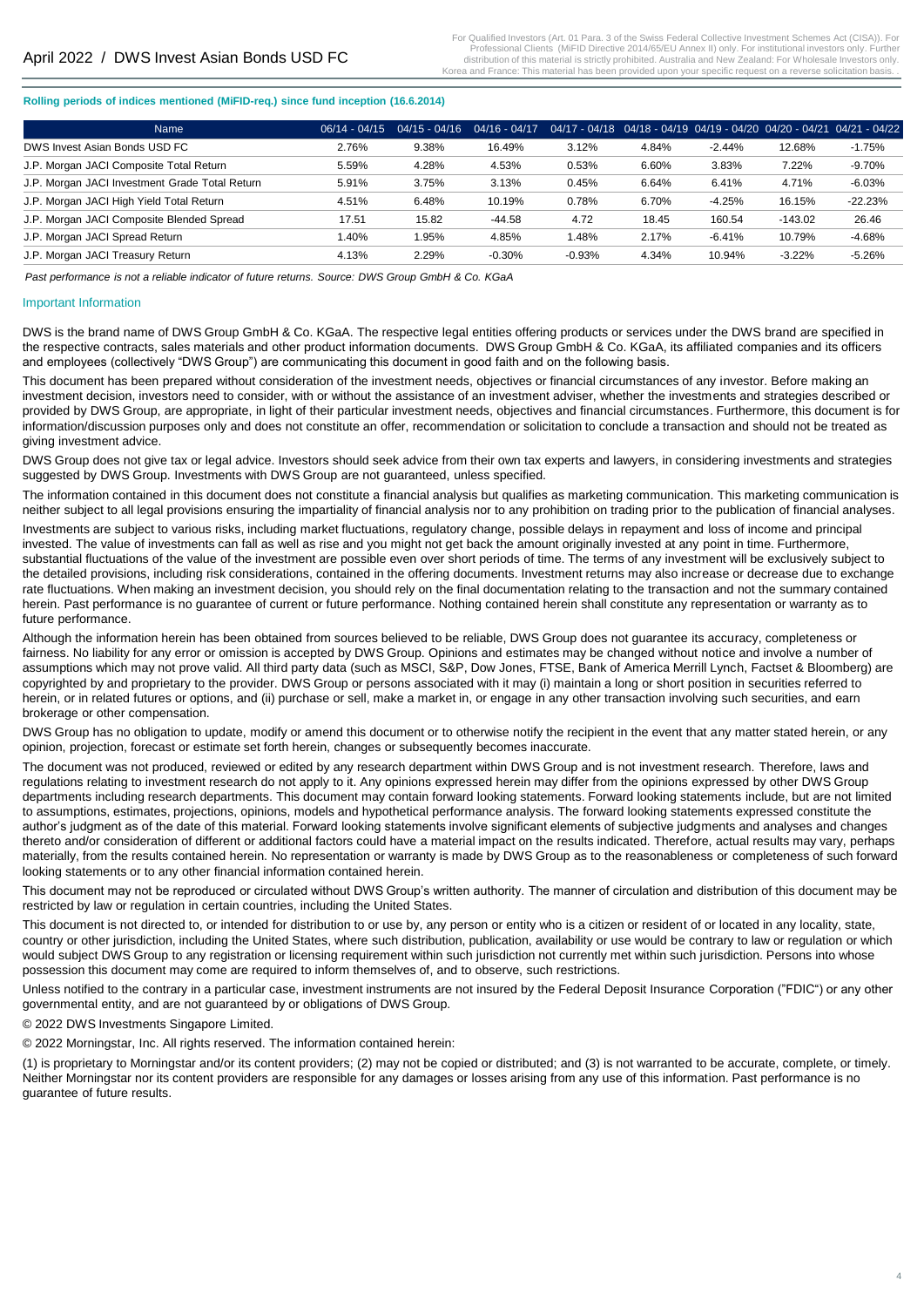# For Hong Kong investors

This material has not been reviewed by the Securities & Futures Commission ("SFC") of Hong Kong and authorization by SFC does not imply official recommendation. The value of an investment in the Fund may go down as well as up and can result in losses, including a total loss of the amount initially invested. Past performance information presented is not indication of future results. The investment returns are denominated in share class dealing currency, which may be a foreign currency. The US/HK dollar-based investors are therefore exposed to fluctuations in the US/HK dollar / foreign currency exchange rates. Investors should read the offering documents for further details, including the risk factors before investing.

This document is for information purposes only and is not the basis for any contract to deal in any security or instrument, or for DWS Group GmbH & Co. KGaA or its affiliates ("DWS") to enter into or arrange any type of transaction as a consequence of any information contained here. This document does not constitute an offer, recommendation or solicitation to conclude a transaction and should not be treated as giving investment advice. You are advised to consult your financial adviser before making any investment decision.

Although the information provided by third party was compiled from sources believed to be reliable, no liability for any error or omissions is acceptable by DWS, its approved distributors, or its affiliates or any of its directors or employee. The information and opinions contained herein is for general reference only and may change without notice, and should not be relied upon for any investment decision. All third party data (such as MSCI, S&P, Dow Jones, FTSE, Bank of America Merrill Lynch, Factset & Bloomberg) are copyrighted by and proprietary to the provider.

This document may include forward looking statements. The forward looking statements expressed constitute the author's judgment as of the date of this material. Forward looking statements involves significant elements of subjective judgments and analyses and changes thereto and / or consideration of different or additional factors could have a material impact on the results indicated. No representation or warranty is made by DWS as to the reasonableness or completeness of such forward looking statement or to any other financial information contained herein.

This document is issued by DWS Investments Hong Kong Limited ("DWS HK") and is the property and copyright of DWS HK. This document may not be reproduced or circulated without DWS HK's written consent. The manner of circulation and distribution of this document may be restricted by law or regulation in certain countries, including the United States. All rights reserved.

© 2022 DWS Investments Hong Kong Limited

#### For investors in Singapore

In Singapore, this document is issued by DWS Investments Singapore Limited. This document has not been reviewed by the Monetary Authority of Singapore.

The offer or invitation of the shares of the fund(s), which is the subject of this document, does not relate to a collective investment scheme which is authorised under section 286 of the Securities and Futures Act, Chapter 289 of Singapore (the "SFA") or recognised under section 287 of the SFA. The fund(s) is not authorised or recognised by the Monetary Authority of Singapore (the "MAS") and its shares are not allowed to be offered to the retail public. This document and any other document or material issued in connection with the offer or sale is not a prospectus as defined in the SFA. Accordingly, statutory liability under the SFA in relation to the content of prospectuses would not apply. You should consider carefully whether the investment is suitable for you.

This document has not been registered as a prospectus with the MAS. Accordingly, this document and any other document or material in connection with the offer or sale, or invitation for subscription or purchase, of shares of the fund(s) may not be circulated or distributed, nor may shares of the fund(s) be offered or sold, or be made the subject of an invitation for subscription or purchase, whether directly or indirectly, to persons in Singapore other than (i) to an institutional investor under Section 304 of the SFA, (ii) to a relevant person pursuant to Section 305(1), or any person pursuant to Section 305(2), and in accordance with the conditions specified in Section 305 of the SFA, or (iii) otherwise pursuant to, and in accordance with the conditions of, any other applicable provision of the SFA.

Where shares are subscribed or purchased under Section 305 by a relevant person which is:

(a) a corporation (which is not an accredited investor (as defined in Section 4A of the SFA)) the sole business of which is to hold investments and the entire share capital of which is owned by one or more individuals, each of whom is an accredited investor; or

(b) a trust (where the trustee is not an accredited investor) whose sole purpose is to hold investments and each beneficiary of the trust is an individual who is an accredited investor,

securities (as defined in Section 2 of the SFA) of that corporation or the beneficiaries' rights and interest (howsoever described) in that trust shall not be transferred within six months after that corporation or that trust has acquired the shares pursuant to an offer made under Section 305 except:

(1) to an institutional investor or to a relevant person defined in Section 305(5) of the SFA, or to any person arising from an offer referred to in Section 275(1A) or Section 305A(3) (i) (B) of the SFA;

(2) where no consideration is or will be given for the transfer;

(3) where the transfer is by operation of law;

(4) as specified in Section 305A(5) of the SFA; or

(5) as specified in Regulation 36 of the Securities and Futures (Offers of Investments) (Collective Investment Schemes) Regulations 2005 of Singapore.

#### For investors in Philippines

Any person claiming an exemption under Section 01.1 of the Securities Regulation Code ("SRC") (or the exempt transactions) must provide to any party to whom it offers or sells securities in reliance on such exemption a written disclosure containing the following information:

(1) The specific provision of Section 01.1 of the SRC on which the exemption from registration is claimed; and

#### (2) THE SECURITIES BEING OFFERED OR SOLD HEREIN HAVE NOT BEEN REGISTERED WITH THE SECURITIES AND EXCHANGE COMMISSION UNDER THE SECURITIES REGULATION CODE OF THE PHILIPPINES. ANY FUTURE OFFER OR SALE THEREOF IS SUBJECT TO REGISTRATION **REQUIREMENTS UNDER THE CODE UNLESS SUCH OFFER OR SALE QUALIFIES AS AN EXEMPT TRANSACTION.**

#### For prospective Investors in Japan

This document is prepared by DWS Investments Hong Kong Limited and DWS Investments Singapore Limited, and is distributed in Japan by DWS Investments Japan Limited. Please contact the responsible employee of DWS Investments Japan Limited in case you have any question on this document because DWS Investments Japan Limited serves as contacts for the product or service described in this document. This document is for distribution to Professional Investors only under the Financial Instruments and Exchange Law.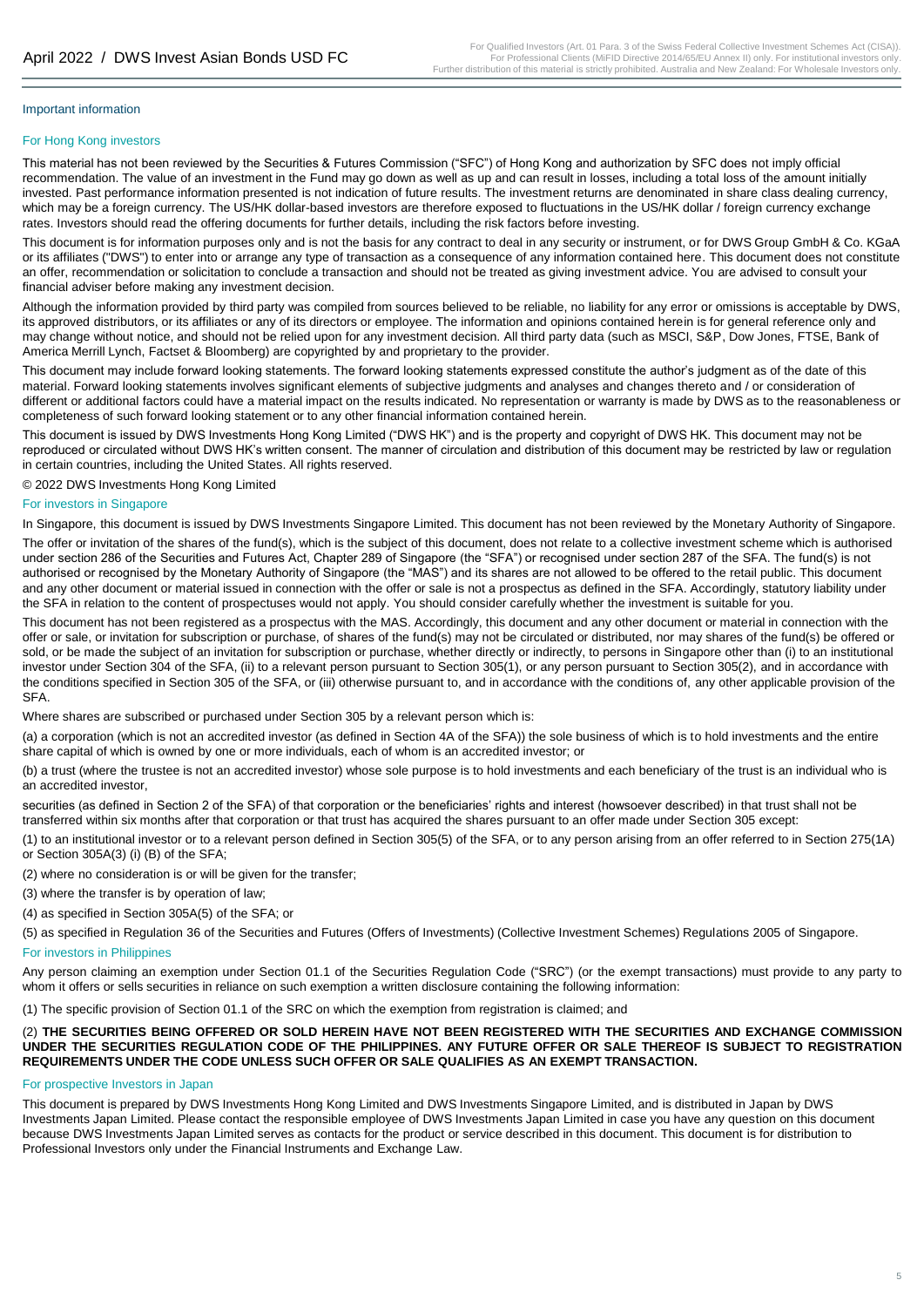#### For Investors in Indonesia

This document does not constitute an offer to sell nor a solicitation to buy securities in Indonesia.

#### For Investors in Australia

In Australia, issued by DWS Investments Australia Limited (ABN 52 074 599 401), holder of an Australian Financial Services License (AFSL 499 640). This information is only available to persons who are professional, sophisticated, or wholesale investors as defined under section 761 G of the Corporations Act 2001 (Cth). The information provided is not to be construed as investment, legal or tax advice and any recipient should take their own investment, legal and tax advice before investing. DWS Investments Australia Limited is an asset management subsidiary of DWS Group GmbH & CO. KGaA ("DWS Group") The capital value of and performance of an investment is not in any way guaranteed by DWS Group, DWS Investments Australia Limited or any other member of the DWS Group. Any information in this document from non-DWS Group sources are believed to be reliable, but we offer no guarantees as to its accuracy or completeness.

This document is confidential and is being presented for informational and discussion purposes only. Any reproduction and/or redistribution thereof, in whole or in part, and any disclosure of its content without the issuer's consent is strictly forbidden. Past performance is not an indicator of future results. Any forecasts provided herein are based upon our opinion of the market as at the date this document was prepared and are subject to change, dependent on future changes in the market. Any prediction, projection or forecast on the economy, stock market, bond market or the economic trends of the markets is not necessarily indicative of the future or likely performance. Investments are subject to investment risk, including possible delays in repayment and loss of income and principal invested. DWS Australia is not an Authorised Deposit-taking Institution under the Banking Act 1959 nor regulated by APRA.

#### For investors in Austria, Belgium, France, Germany, Luxembourg, Netherlands, Nordics (Denmark/Finland/Norway/Sweden) and Spain

DWS is the brand name under which DWS Group GmbH & Co. KGaA and its subsidiaries do business. Clients wil lbe provided DWS products or services by one or more legal entities that will be identified to them in relevant documentation. This document does not constitute investment advice. Complete information on the Funds/Sub-Funds can be found in the relevant current prospectus. Together with the relevant key investor information document[s], these constitute the only binding sales documents for the [Fund[s] /Sub-Fund[s]]. Investors can obtain these documents, together with regulatory information, as well as the latest constitutional documents for the [Fund[s] / Sub-Fund[s]] [in German] from DWS Investment GmbH, Mainzer Landstraße 11-17, 60329 Frankfurt am Main and, in case of Luxembourg domiciled Sub-Funds, from DWS Investment S.A., 2, Boulevard Konrad Adenauer, L-1115 Luxembourg, in printed form free of charge, or available in respective languages from Germany: www.dws.dewww.etf.dws.comAustria: https://funds.dws.com/atBelgium: https://funds.dws.com/be/NL France: https://funds.dws.com/fr-fr/Luxembourg: www.dws.lu. Spain: www.dws.esNetherlands: www.dws.nlIreland: https://funds.dws.com/ieand Sweden: https://funds.dws.com/se. In Italy: https://funds.dws.com/it-it, the prospectus is available to investors in English and the KIID in Italian. The Investment Company may decide to terminate the arrangements made for the marketing of this fund.

Any opinions stated reflect the current assessment of DWS International GmbH and are subject to change without notice.

Forecasts are not a reliable indicator of future performance. Forecasts are based on assumptions, estimates, opinions and hypothetical performance analysis, therefore actual results may vary.

Past performance, [actual or simulated], is not a reliable indication of future performance. The calculation of performance uses the BVI (Bundesverband Investment and Asset Management) methodology and therefore does not consider the Upfront Sales Charge. Tax information can be found in the relevant prospectus.

This document is intended to be a marketing communication, not a financial analysis. Accordingly, it may not comply with legal obligations requiring the impartiality of financial analysis or prohibiting trading prior to the publication of a financial analysis.

According to the information in the sales prospectus distribution of the products mentioned in this document is subject to restrictions of the relevant jurisdictions. This document and the information contained herein may only be distributed and published in jurisdictions in which such distribution and publication is permissible in accordance with applicable law in those jurisdictions. Direct or indirect distribution of this document is prohibited in the USA as well as to or for the account of US persons and persons residing in the USA.

DWS International GmbH acting through its branch offices where relevant

# As of: 29 April 2022

## For investors in Chile

This product is being placed by means of a private offer commencing on 2021 and it avails itself of the General Regulation No. 336 of the Superintendence of Securities and Insurances, currently the Financial Markets Commission.

This offer relates to securities not registered with the Securities Registry or the Registry of Foreign Securities of the Commission for the Financial Markets Commission, and therefore such shares are not subject to oversight by the latter;

Being unregistered securities, there is no obligation on the issuer to provide public information in Chile regarding such securities. These securities may not be subject to a public offer until they are registered in the corresponding Securities Registry.

Este producto es ofrecido como oferta privada empezando el 2021 y está sujeta al Reglamento General No. 336 de la Superintendencia de Valores y Seguros (SVS), conocida como la Comisión de Mercados Financieros (CMF).

Esta oferta cubre aquellos instrumentos que no están registrados en el Registro de Valores o Registro de Valores Extranjeros de la Comisión de Mercados Financieros (CMF), por lo tanto, dichas acciones no están sujetas bajo la supervisión de la CMF.

Debido a que no están registrados, el emisor no tiene la obligación de proporcionar información sobre dichos instrumentos en Chile, los mismos no pueden ser ofrecidos bajo una oferta pública hasta que estén registrados en el Registro de Valores que corresponde.

#### For Investors in Switzerland

The foreign collective investment scheme ("CIS") mentioned above has been authorised by the Swiss Financial Market Supervisory Authority (FINMA) for offering to non-qualified investors in Switzerland, pursuant to the Swiss Federal Act on Collective Investment Schemes of June 23, 2006 ("CISA") The Swiss Representative for this CIS is DWS CH AG, Hardstrasse 201. CH-8005 Zurich. The Swiss Paying Agent is Deutsche Bank (Suisse) SA, Place des Bergues 3, 1201 Geneva, Switzerland and its branches in Zurich and Lugano. The current sales prospectus, the articles of association, KIID (Key Investor Information Document) as well as the annual and semi-annual reports may upon request be obtained free of charge from the Swiss Representative as well as from https://funds.dws.com/en-ch/. In respect of the units offered in Switzerland, the place of performance is the registered office of the Representative. The place of jurisdiction shall be at the registered office of the Representative or at the registered office or domicile of the investor.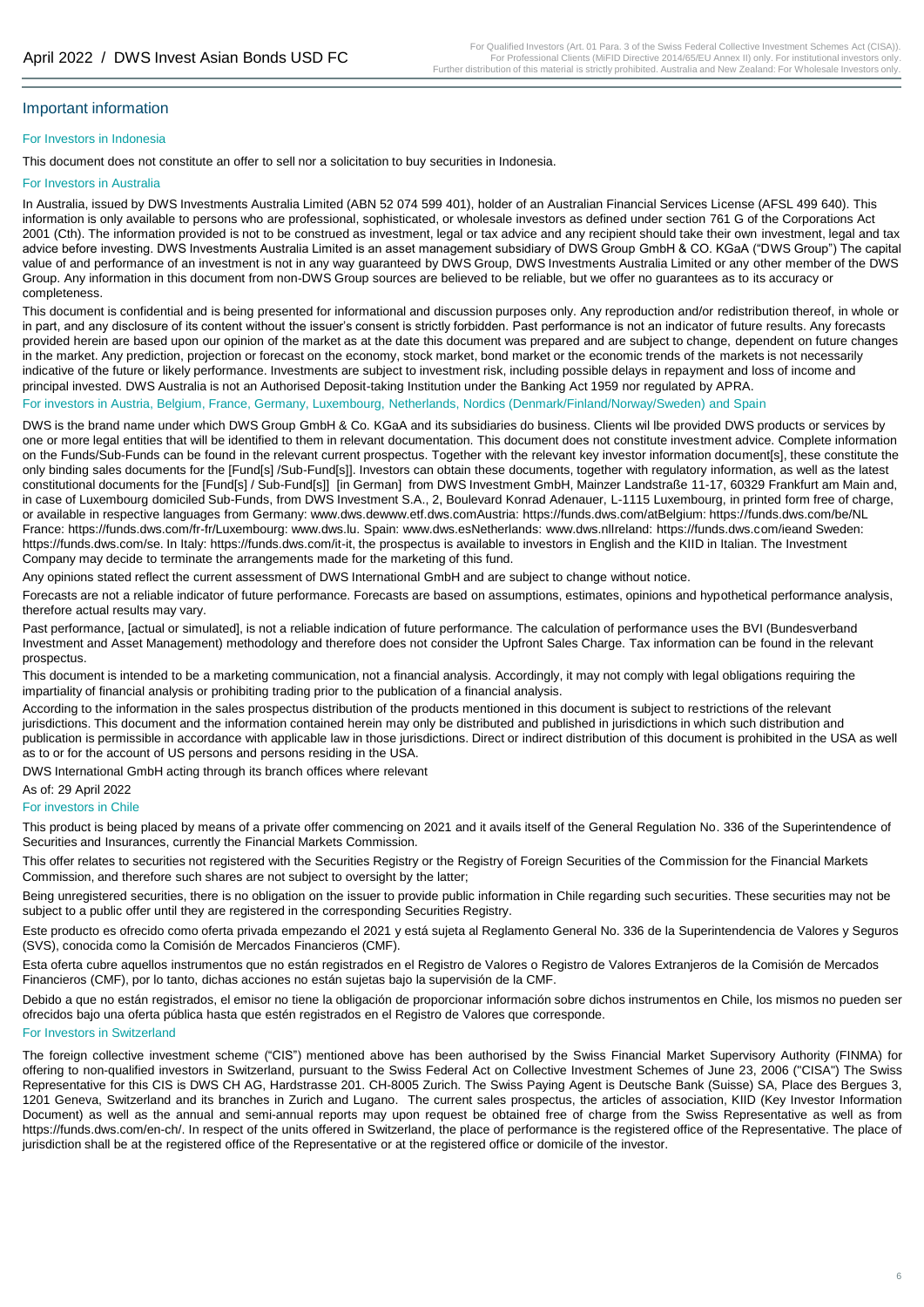#### For investors in Brazil

The [shares in the Fund] may not be offered or sold to the public in Brazil. Accordingly, the [shares in the Fund] have not been nor will be registered with the Brazilian Securities Commission – CVM nor have they been submitted to the foregoing agency for approval. Documents relating to the [shares in the Fund], as well as the information contained therein, may not be supplied to the public in Brazil, as the offering of [shares in the Fund] is not a public offering of securities in Brazil, nor used in connection with any offer or subscription or sale of securities to the public in Brazil.

#### For investors in Peru

The Products have not been registered before the Superintendencia del Mercado de Valores (SMV) and are being placed by means of a private offer. SMV has not reviewed the information provided to the investor.

In Peru, this document is only for the exclusive use of institutional investors and is not for public distribution.

#### For investors in Argentina

Without limitation, this document does not constitute an offer, an invitation to offer or a recommendation to enter into any transaction neither does it constitute the offer of securities or funds. The offer of any services and/or securities or funds will be subject to appropriate local legislation and regulation.

#### For Investors in Mexico

The fund has not been and will not be registered with the National Registry of Securities, maintained by the Mexican National Banking Commission and, as a result, may not be offered or sold publicly in Mexico. The fund and any underwriter or purchaser may offer and sell the fund in Mexico, to Institutional and Accredited Investors, on a private placement basis, pursuant to Article 8 of the Mexican Securities Market Law.

Without limitation, this document does not constitute an offer, an invitation to offer or a recommendation to enter into any transaction neither does it constitute the offer of securities or funds. The offer of any services and/or securities or funds will be subject to appropriate local legislation and regulation.

#### For potential investors in China

This Document has been prepared by DWS Investments Singapore and DWS Investments Hong Kong and is intended for the exclusive use by the intended recipients in the People's Republic of China ("PRC"), which, for the purpose of this Document shall exclude Hong Kong Special Administrative Region, Macao Special Administrative Region and Taiwan to whom DWS Investments Singapore and DWS Investments Hong Kong has directly distributed this Document. Information contained herein may not be wholly or partially reproduced, distributed, circulated, disseminated or published in any form by any recipient for any purpose without the prior written consent of DWS Investments Singapore and DWS Investments Hong Kong .

Although information contained herein is believed to be materially correct, DWS Investments Singapore and DWS Investments Hong Kong does not make any representation or warranty, express or implied, to the accuracy, completeness, correctness, usefulness or adequacy of any of the information provided. Neither DWS Investments Singapore and DWS Investments Hong Kong , its affiliates, nor any of their directors, officers, employees, representatives, agents, service providers or professional advisers, successors and assigns shall assume any liability or responsibility for any direct or indirect loss or damage or any other consequence of any person/entity acting or not acting in reliance on the information contained herein.

This Document is for informational purposes only and does not constitute a recommendation, professional advice, solicitation for offer or offer by DWS Investments Singapore and DWS Investments Hong Kong to subscribe, purchase or sell any security or interest of any pooled products in PRC, nor shall it be construed as any undertaking of DWS Investments Singapore and DWS Investments Hong Kong to complete any transaction in relation to any pooled products and services.

This Document has not been and will not be approved by any PRC governmental or regulatory authority. Generally, this Document shall be distributed to specific entities on a private basis and may solely be used by such specific entities who satisfy themselves as to the full compliance of the applicable PRC laws and regulations with all necessary government approvals and licenses (including any investor qualification requirements) in connection with their overseas investment."

#### For Investors in New Zealand

For prospective investors in New Zealand – The interests in the product or Fund may not, directly or indirectly, be offered, sold or delivered in New Zealand, nor may any offering document or advertisement in relation to any offer of the interests in the product or Fund be distributed in New Zealand, other than to persons characterized as Wholesale Investors under the Financial Markets Conduct Act 2013(NZ).

#### For prospective investors in Malaysia

As the approval of the Malaysian Securities Commission pursuant to section 212 of the Malaysian Capital Markets and Services Act 2007 has not been / will not be obtained, to Products hereunder are not being and will not be deemed to be issued, made available, offered for subscription or purchase in Malaysia, and neither this presentation nor any document or other material in connection therewith should be distributed, caused to be distributed or circulated in Malaysia, to individuals or other legal entities who fall under paragraphs 1 to 13 of Schedule 6 to the Capital Markets and Services Act 2007.

Due to local regulatory compliance perspective, there is a concern with licensing issues particularly from a Companies Act angle if DWS is going to send its reps into Malaysia to carry out general market updates, discussion on DWS services or track record of DWS etc. as these activities borders on "soliciting" for business to be carried out by an entity not registered in Malaysia. To allay this concern, a clear reverse inquiry originating from the Malaysian corporation should be recorded. A local stakeholder be made as the contact and point person to this arrangement and have the client request for your presentation/services which ever relevant.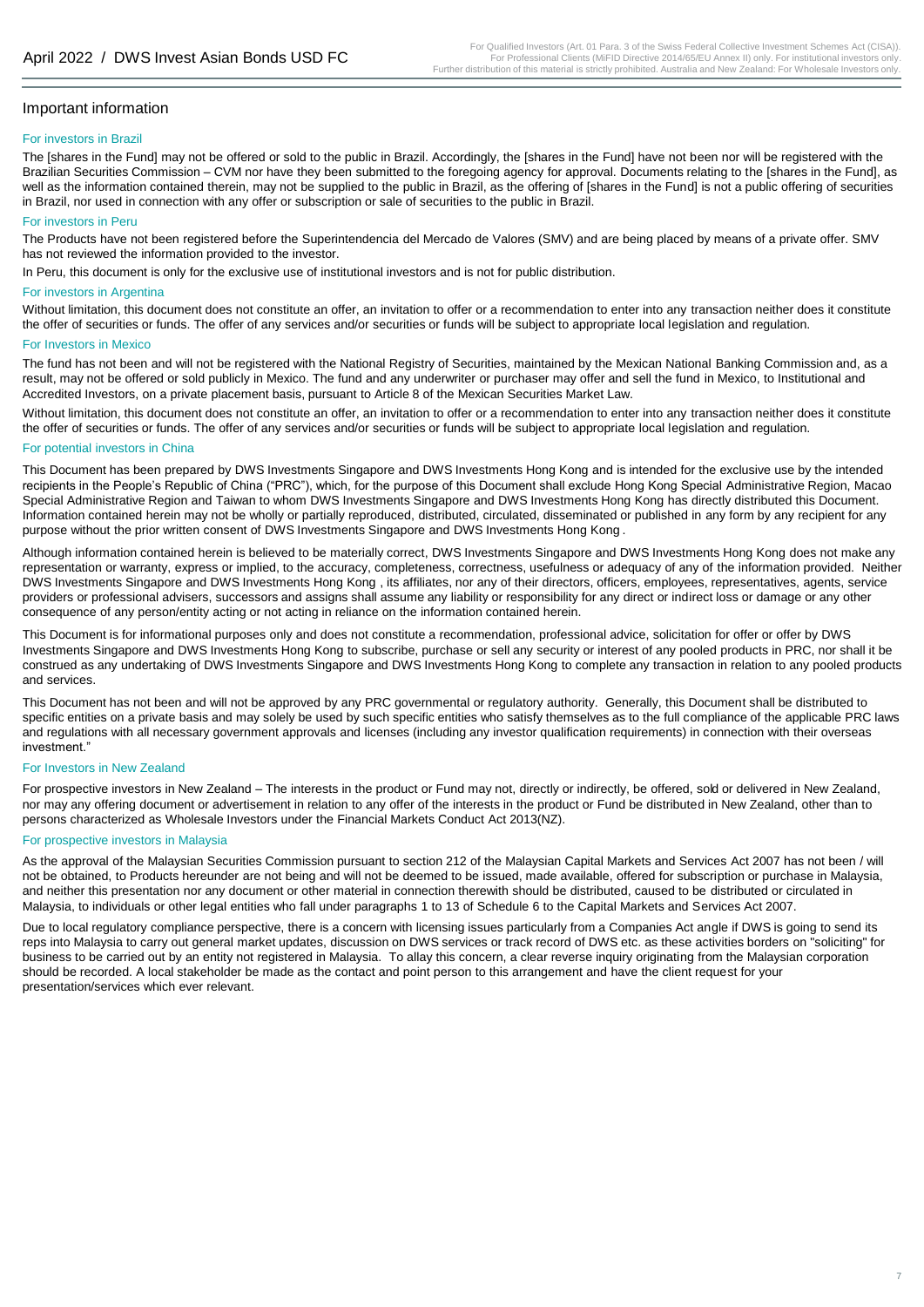For investors in Korea (On reverse solicitation basis only. This material has been provided upon your specific request on a reverse solicitation basis.)

This material has been provided upon your specific request on a reverse solicitation basis

This material deals with a specific product/investment strategy which is not registered in Korea. Therefore the material can not be used for Korean investors. Only passive communication to respond to a request from a Korean investor is allowed. This material can not be sent to a Korean investor unless the investor requests the material on an unsolicited basis or the investor is an existing client of the product. Also, it may be prudent to have some paper trail which can evidence the fact that the request was made by the investor on an unsolicited basis.

#### For investors in the United Kingdom

FOR PROFESSIONAL CLIENTS ONLY

Issued in the UK by DWS Investments UK Limited. DWS Investments UK Limited is authorised and regulated by the Financial Conduct Authority.

Any reference to "DWS" shall, unless otherwise required by the context, be understood as a reference to DWS Investments UK Limited including any of its parent companies, any of its or its parent companies, affiliates or subsidiaries and, as the case may be, any investment companies promoted or managed by any of those entities.

This document is a "non-retail communication" within the meaning of the FCA's Rules and is directed only at persons satisfying the FCA's client categorisation criteria for an eligible counterparty or a professional client. This document is not intended for and should not be relied upon by a retail client.

The information contained in this document is provided for information purposes only. Any investment decision in relation to a fund should be based solely on the latest version of the prospectus, the audited annual and, if more recent, un-audited semi-annual reports and the Key Investor Information Document (KIID), all of which are available in English upon request or on www.dws.com. In the case of any inconsistency with the prospectus, the latest version of the prospectus shall prevail.

This document is intended for discussion purposes only and does not create any legally binding obligations on the part of DWS Group GmbH & Co. KGaA and/or its affiliates (DWS). Without limitation, this document does not constitute an offer, an invitation to offer or a recommendation to enter into any transaction. When making an investment decision, you should rely solely on the final documentation relating to the transaction and not the summary contained herein. DWS is not acting as your financial adviser or in any other fiduciary capacity in relation to this transaction. The transaction(s) or products(s) mentioned herein may not be appropriate for all investors and before entering into any transaction you should take steps to ensure that you fully understand the transaction and have made an independent assessment of the appropriateness of the transaction in the light of your own objectives and circumstances, including the possible risks and benefits of entering into such transaction. For general information regarding the nature and risks of the proposed transaction and types of financial instruments please go to https://www.db.com/company/en/risk-disclosures.htm. You should also consider seeking advice from your own advisers in making this assessment. If you decide to enter into a transaction with DWS, you do so in reliance on your own judgment.

Although information in this document has been obtained from sources believed to be reliable, we do not guarantee its accuracy, completeness or fairness, and it should not be relied upon as such. All opinions and estimates herein, including forecast returns, reflect our judgment on the date of this document and are subject to change without notice and involve a number of assumptions which may not prove valid.

Any opinions expressed herein may differ from the opinions expressed by Deutsche Bank AG and/or any other of its affiliates (DB). DB may engage in transactions in a manner inconsistent with the views discussed herein. DB trades or may trade as principal in the instruments (or related derivatives), and may have proprietary positions in the instruments (or related derivatives) discussed herein. DB may make a market in the instruments (or related derivatives) discussed herein.

DWS SPECIFICALLY DISCLAIMS ALL LIABILITY FOR ANY DIRECT, INDIRECT, CONSEQUENTIAL OR OTHER LOSSES OR DAMAGES INCLUDING LOSS OF PROFITS INCURRED BY YOU OR ANY THIRD PARTY THAT MAY ARISE FROM ANY RELIANCE ON THIS DOCUMENT OR FOR THE RELIABILITY, ACCURACY, COMPLETENESS OR TIMELINESS THEREOF.

This document has been prepared without consideration of the investment needs, objectives or financial circumstances of any investor. Before making an investment decision, investors need to consider, with or without the assistance of an investment adviser, whether the investments and strategies described or provided by DWS, are appropriate, in light of their particular investment needs, objectives and financial circumstances. Furthermore, this document is for information/discussion purposes only and does not constitute an offer, recommendation or solicitation to conclude a transaction and should not be treated as giving investment advice.

DWS does not give tax or legal advice. Investors should seek advice from their own tax experts and lawyers, in considering investments and strategies suggested by DWS. Investments with DWS are not guaranteed, unless specified.

Investments are subject to various risks, including market fluctuations, regulatory change, counterparty risk, possible delays in repayment and loss of income and principal invested. The value of investments can fall as well as rise and you may not recover the amount originally invested at any point in time. Furthermore, substantial fluctuations of the value of the investment are possible even over short periods of time.

This document contains forward looking statements. Forward looking statements include, but are not limited to assumptions, estimates, projections, opinions, models and hypothetical performance analysis. The forward looking statements expressed constitute the author's judgment as of the date of this material. Forward looking statements involve significant elements of subjective judgments and analyses and changes thereto and/or consideration of different or additional factors could have a material impact on the results indicated. Therefore, actual results may vary, perhaps materially, from the results contained herein. No representation or warranty is made by DWS as to the reasonableness or completeness of such forward looking statements or to any other financial information contained herein. The terms of any investment will be exclusively subject to the detailed provisions, including risk considerations, contained in the offering documents.

This document may not be reproduced or circulated without our written authority. The manner of circulation and distribution of this document may be restricted by law or regulation in certain countries, including the United States. This document is not directed to, or intended for distribution to or use by, any person or entity who is a citizen or resident of or located in any locality, state, country or other jurisdiction, including the United States, where such distribution, publication, availability or use would be contrary to law or regulation or which would subject DWS to any registration or licensing requirement within such jurisdiction not currently met within such jurisdiction. Persons into whose possession this document may come are required to inform themselves of, and to observe, such restrictions.

PAST PERFORMANCE IS NO GUARANTEE OF FUTURE RESULTS.

© DWS Investments UK Limited 2022.